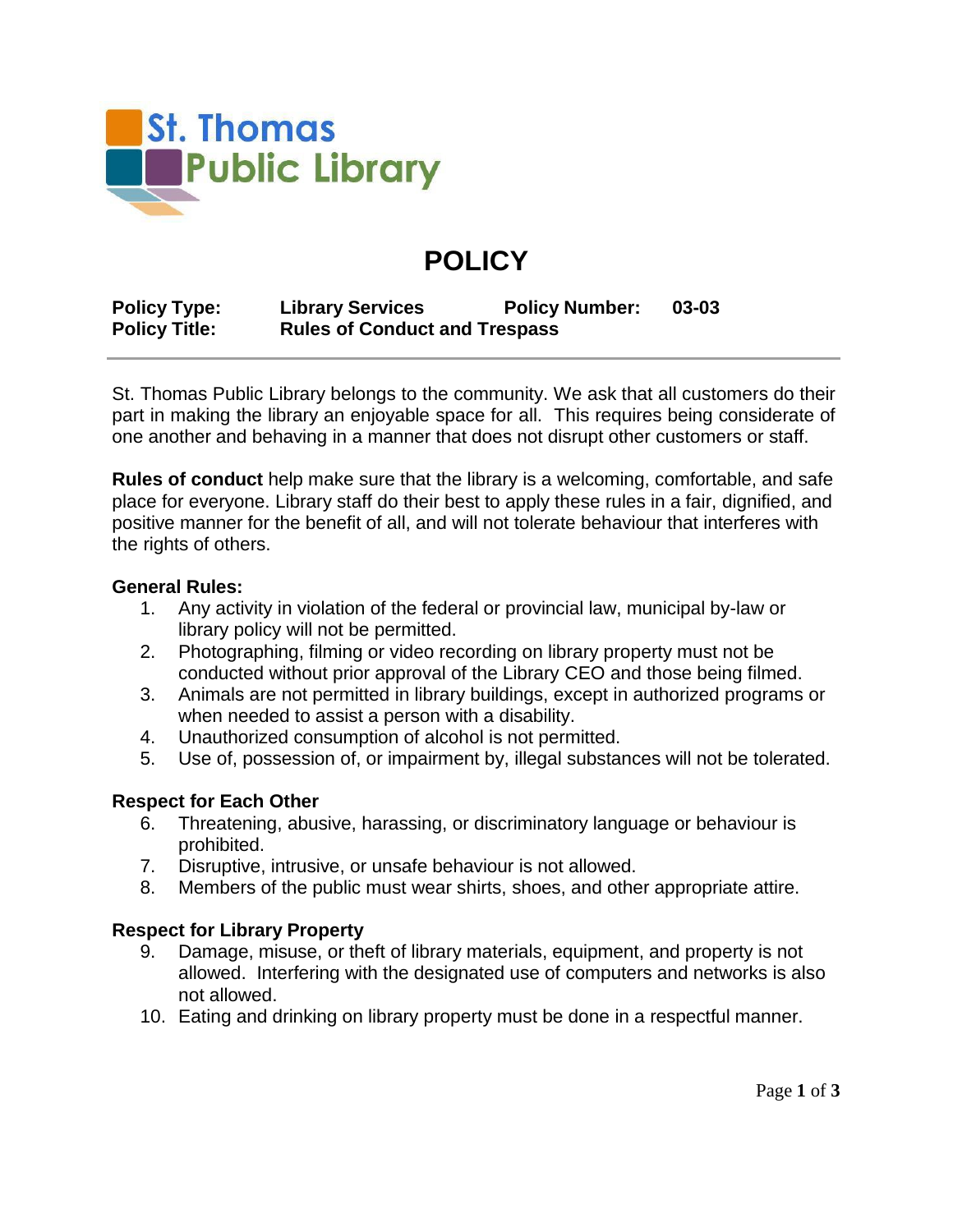# **Code of Conduct - Virtual Environment**

During virtual programs and events, STPL facilitators and participants are bound by all applicable library policies, including STPL's Rules of Conduct and Trespass, and STPL's Social Media Policy.

STPL's rules of conduct are in place to ensure that the library environment - whether physical or virtual - is a welcoming, comfortable, and safe place for everyone. In both physical and virtual environments, library staff do their best to apply these rules in a fair, dignified, and positive manner for the benefit of all, and will not tolerate behaviour that interferes with the rights of others. As in our physical environment, if an individual violates any of STPL's rules of conduct, they will be removed from the library's virtual environment.

## **Unattended Children:**

While the library board welcomes children using its services, children are the responsibility of their parent or guardian at all times.

# **Reporting Child Abuse and Neglect:**

The entire staff of St. Thomas Public Library, as members of society, as members of the public, and as professionals who work with children, is obligated under the Ontario Child and Family Services Act to report suspicions of physical, emotional, and/or sexual abuse to children under the age of 16. The reporting must be done promptly and immediately by the individual who witnesses or suspects that a child has experienced harm or is at risk of being harmed.

### **Trespass Notice:**

Trespass notices are issued by the CEO/Chief Librarian on behalf of the Board and under the authority of the Public Libraries Act , R.S.O. 1990, c. P.44 and the Trespass to Property Act, R.S.O. 1990, c. T.21. The Public Libraries Act, s. 23 (4) (c) gives the Board the legal authority to make rules "for the exclusion from the library of persons who behave in a disruptive manner or cause damage to library property".

# **Enforcement of These Rules:**

In all cases, staff are fully authorized to determine whether an individual's actions are in violation of these rules. The individual will be asked to change the problem behaviour to conform to the rules. If such change is not evident or forthcoming, that individual will be asked to leave Library property. Failure to leave if asked may result in the police being called. In addition, any violation of the Rules of Conduct may result in cost-recovery charges, suspension of library privileges, exclusion from the library, and prosecution.

Staff are instructed to call the police immediately if they consider that a member of the public is breaking the law, or poses a real or potential threat to the safety and well-being of other users and/or library staff.